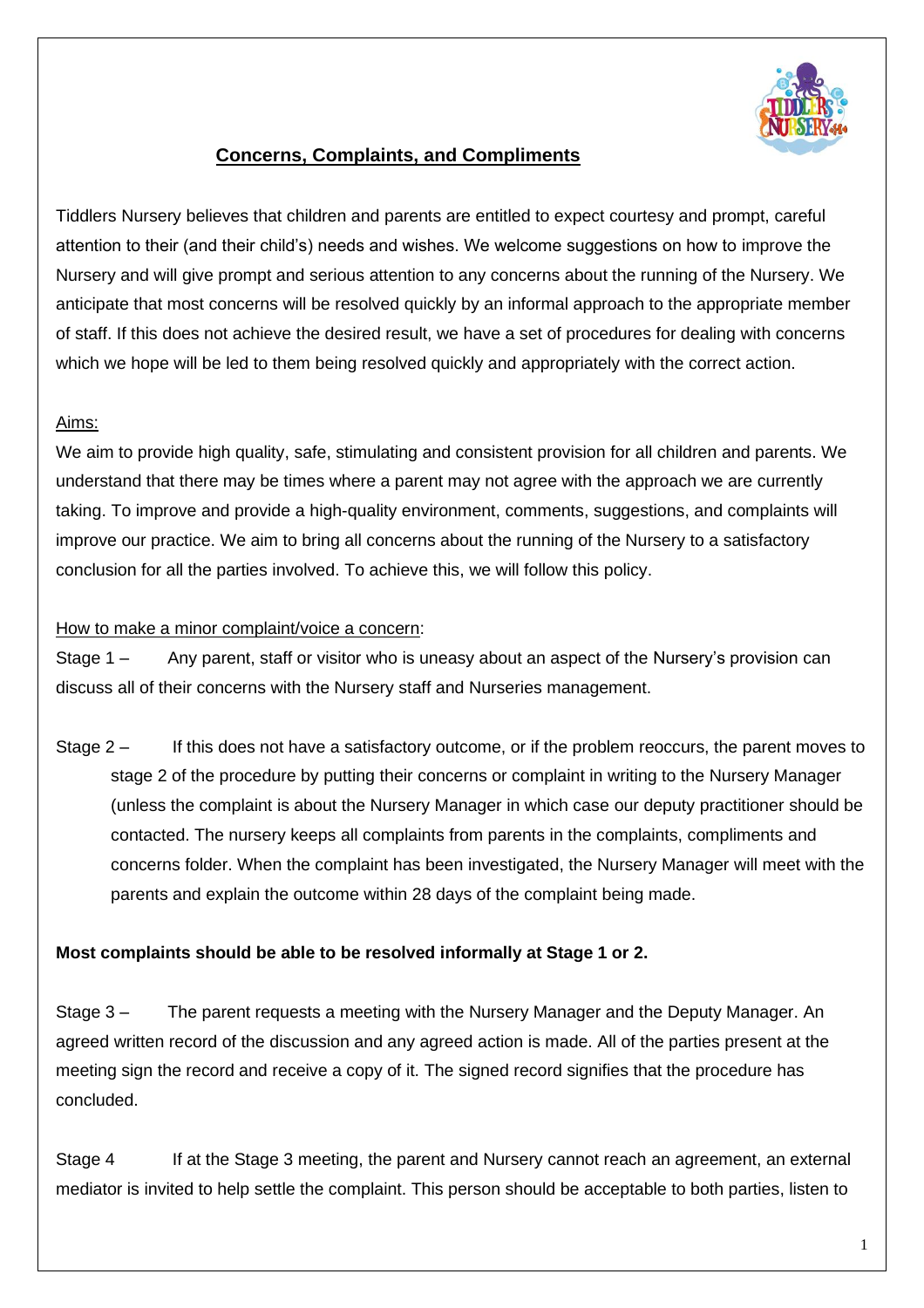both sides and offer advice. A mediator has no legal powers but can help define the problem, review the action so far and suggest further ways in which it may be resolved.

Staff or volunteers in with the Pre-School Learning Alliance are appropriate persons to act as mediators.

The mediator keeps all discussions confidential. He/ She can hold separate meetings with the Nursery personnel (Nursery management) and the parent if this is deemed helpful. The mediator keeps an agreed written record of any meetings that are held and of any advice he/she gives.

Stage 5 – When the mediator has concluded his/her investigations, a final meeting is held between the parents, the Management. The purpose of this meeting is to reach a decision on the action to be taken to deal with the complaint. The mediator's advice is used to reach the conclusion. The mediator is present at the meeting if all parties think this will help a decision to be reached.

A record of the meeting, including the decision on the action to be taken, is made. Everyone present at the meeting signs the record and receives a copy of it. This signed record signifies that the procedure has concluded.

### Making a serious complaint:

In the event of a serious complaint being made the parent will need to speak to the management of the nursery. Any discussions and concerns will be recorded and action is taken (if necessary). This information will then be investigated, and appropriate action taken. Appropriate or relevant agencies or individuals will be contacted (hospitals, OFSTED, etc) to help with the complaint if needed. Parents will be kept informed of the development and actions being taken to resolve the complaint. All actions will be recorded along with the complaint being made.

### Making a complaint to OFSTED:

Parents may approach Ofsted directly at any stage of this complaint procedure. In addition, where there seems to be a possible breach of our registration requirements, it is essential to involve Ofsted as the registering and inspection body with a duty to ensure the Welfare and Safeguarding Requirements are adhered to.

Contact details for Ofsted:

# **Ofsted National Business Unit, Picadilly Gate, Store Street, Manchester, M1 2WD. Tel: 0300 123 1231 or 0300 123 4666**

These details are displayed in the Nursery on the parent's welcome notice board.

If a child appears to be at risk, our Nursery follows the procedures of the local authority. In these cases, both the parent and the Nursery are informed, and the Nursery Manager works with Ofsted or the Area